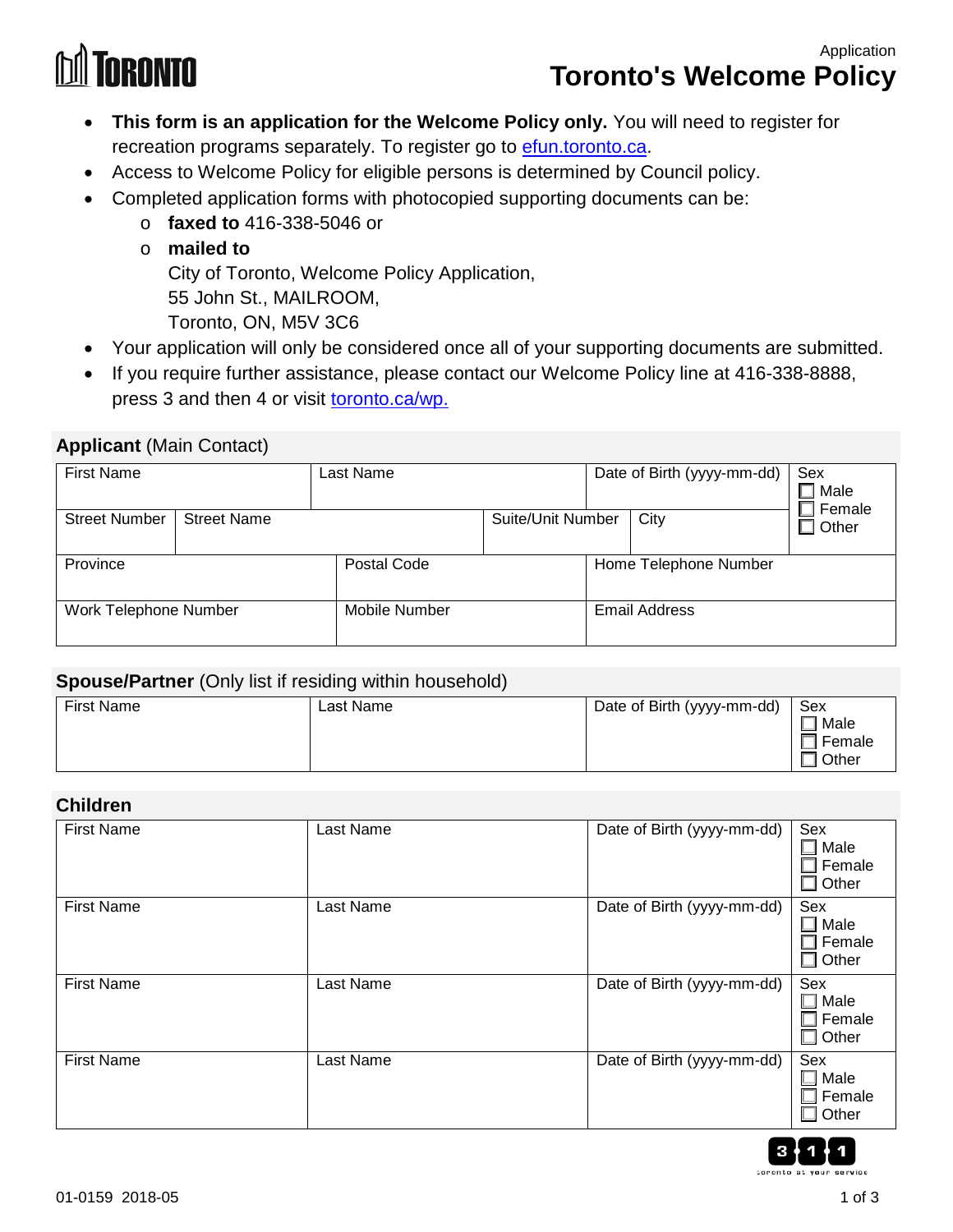Application **Toronto's Welcome Policy**

## **Verification Documents** (for a full list of valid documents please visit [toronto.ca/wp\)](http://www.toronto.ca/wp)

| Identification: Provide one per   Proof of Address: Provide<br>family member                                                                              | one per family                                                                                                   | <b>Proof of Income:</b> Provide one for every<br>family member that is 18 years old and over                                                                                                                         | Total<br>Family<br><b>Income</b> |
|-----------------------------------------------------------------------------------------------------------------------------------------------------------|------------------------------------------------------------------------------------------------------------------|----------------------------------------------------------------------------------------------------------------------------------------------------------------------------------------------------------------------|----------------------------------|
| □ Driver's Licence/Photo ID<br>Card<br>$\Box$ Passport<br><b>Birth Certificate</b><br>I <sup>□</sup> Citizenship Card<br><b>□</b> Permanent Resident Card | □ Rental/Lease Agreement<br>Current Utility Bill<br>$\Box$ Bank Statement<br>□ Driver's Licence/Photo ID<br>Card | □ Current Notice of Assessment (Line 150)<br>Ontario Disability Support Program<br>(ODSP)<br>□ Ontario Works (OW)<br>$\Box$ Employment Insurance<br> □ Letter from Social Agency  □ Paystubs (Past 30 Calendar Days) |                                  |

I completed this application form for the Welcome Policy and state that the information I have provided is true and accurate to the best of my knowledge. I agree to accept financial responsibility for the program(s) myself and my family are registered in, should my application be denied.

**Applicant Signature Date** (yyyy-mm-dd)

Parks, Forestry and Recreation collects personal information on this form under the legal authority of the City of Toronto Act. S.O. 2006, Chapter 11, Schedule A, s 136 (c) and the City of Toronto By-law No. 442-1999. The information is used to process the application for financial assistance in the form of a fee waiver pursuant to Toronto's Welcome Policy and to aggregate statistical reporting. The information will also be shared with Toronto Employment and Social Services to determine eligibility for this program. Questions about this collection can be directed to the Manager of Customer Services, Parks, Forestry & Recreation, City Hall, 100 Queen Street, West, 1st Floor, Toronto, Ontario M5H 2N2 or by telephone at 416-396-7378.